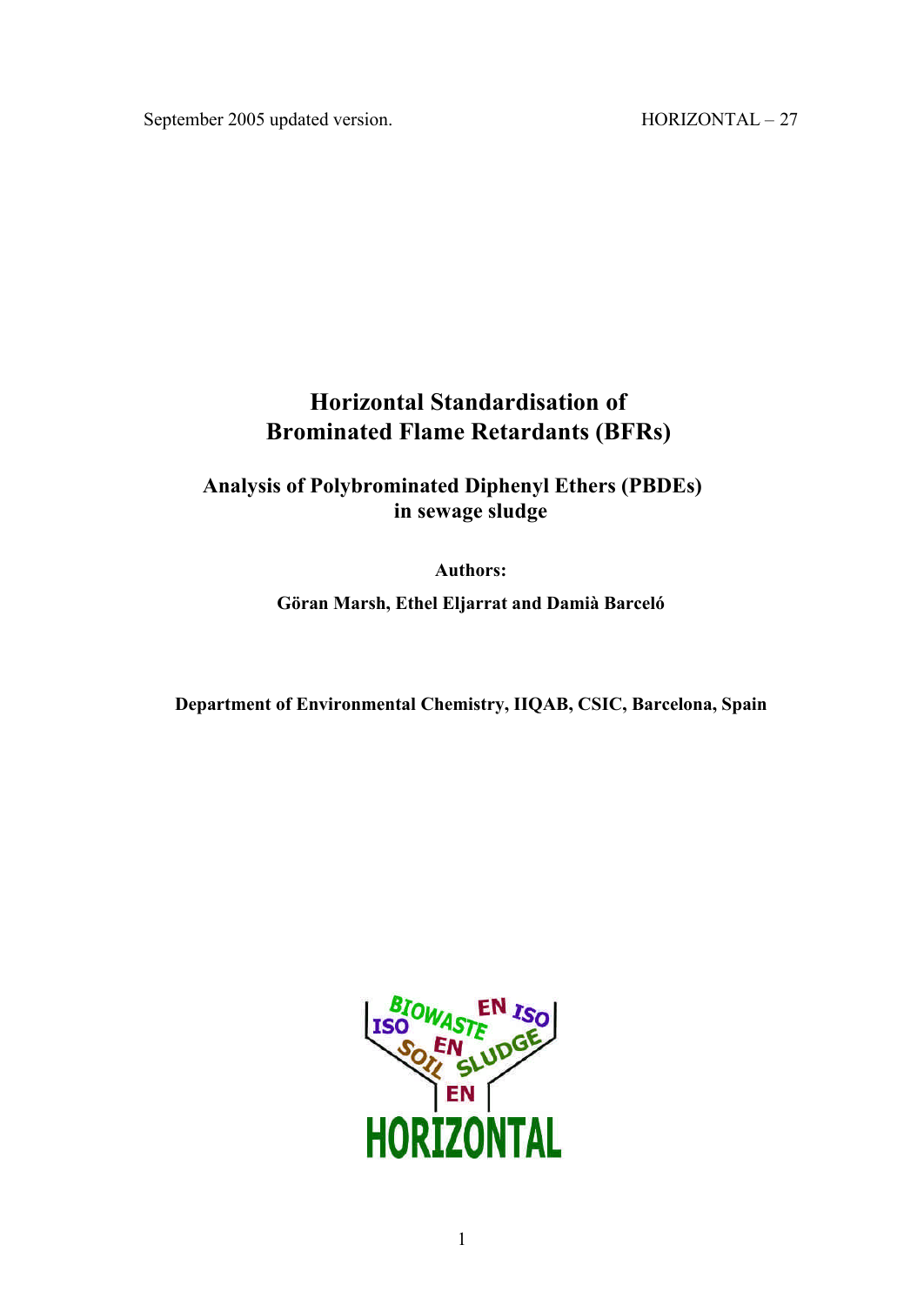# Acknowledgdement

The project HORIZONTAL has receiveed funding from the Community's Sixth Framework Programme. This work has been carried out with financial support from the following EU Member States: UK, Germany, France, Italy, Spain, Nordic countries, Netherlands, Denmark, Austria.

*Disclaimer*

This publication reflects only the author's views and the Community is not liable for any use that may be made of the information contained herein.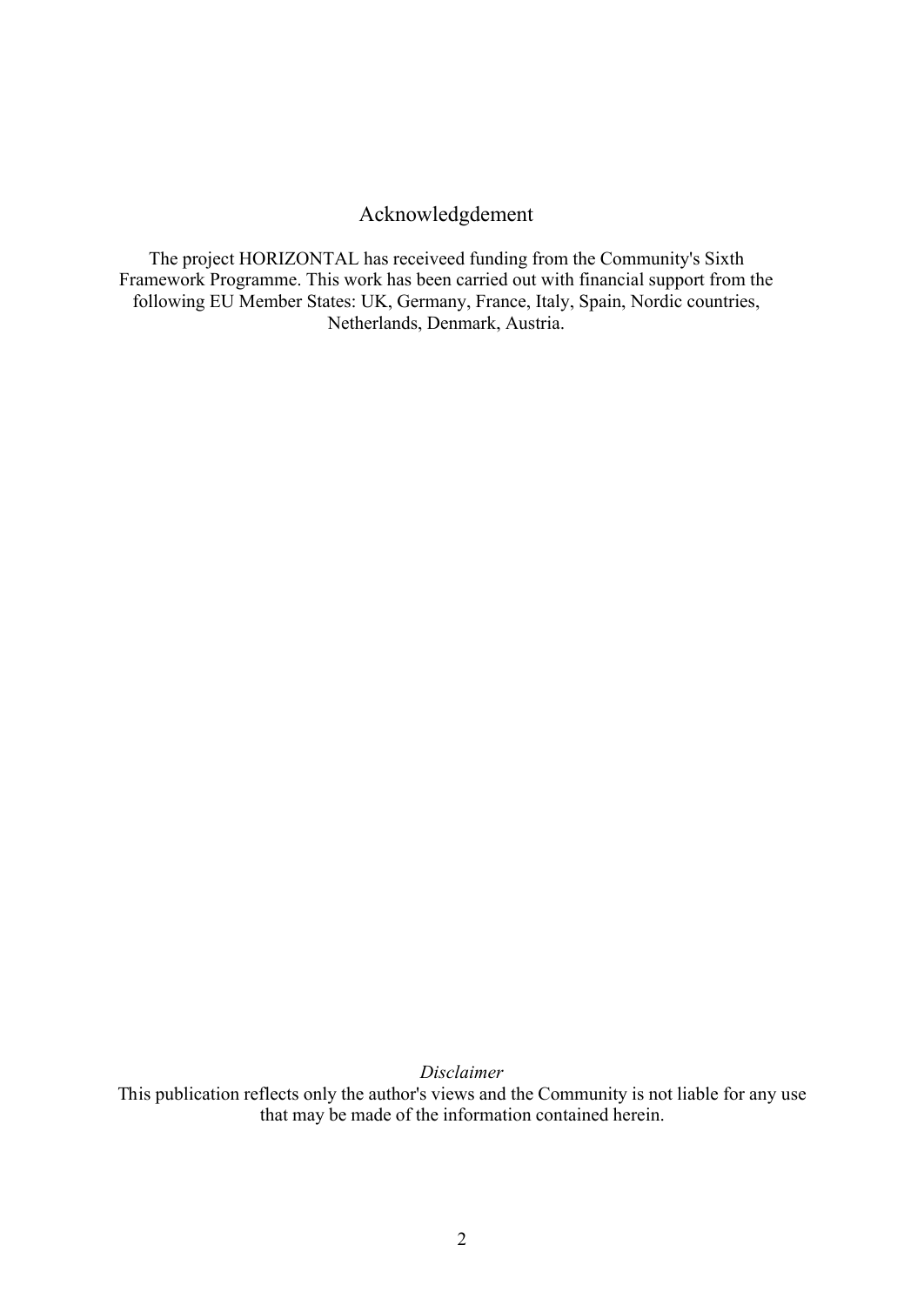## **Introduction**

Polybrominated diphenyl ethers (PBDEs), which are used as flame retardants. They are measured in several matrices and for environmental purposes it is necessary that the methods applied in these matrices are comparable and making use of the same principles and instrumentation. The project HORIZONTAL has been started to develop horizontal and harmonised European standards in the field of sludge, soil, contaminated soil and treated biowaste. The suggested method is here described. However, depending on the properties of the matrix, different or slightly different steps in the method can be necessary. In the earlier study, "Report of the Phase II Ruggedness" (April, 2005), two methods, one based on Soxhlet extraction and one based on pressurized liquid extraction (PLE) were developed for the analysis of PBDEs in sediment. These methods should also be practicable on many types of soil samples since soil generally is a cleaner matrix. In this work we describe the Soxlet method applied on sewage sludge. However, the PLE method is under investigation for the sewage sludge samples and is going to be presented in the completed experimental report.

The analysis method of PBDEs in sewage sludge are described in the following steps;

- Pre-treatment
- Extraction
	- $\Box$  Pressurized liquid extraction (PLE)
	- $\Box$  Soxhlet
- Clean-up
- Gas chromatography/mass spectrometry
- Requirements for identification, limits of detection (LOD), limits of quantitation (LOQ) and recoveries.

23 PBDE congeners, from tri- to decaBDEs are included in the analytical work with sewage sludge: one triBDE (BDE-28), three tetraBDEs (BDE-47, BDE-49, BDE-66), four pentaBDEs (BDE-85, BDE-99, BDE-100, BDE-119), six hexaBDEs (BDE-138, BDE-139, BDE-140, BDE-153, BDE-154, BDE-155), one heptaBDE (BDE-183), four octaBDEs (BDE-194, BDE-196, BDE-197, BDE-203), three nonaBDEs (BDE-206, BDE-207, BDE-208) and the decaBDE (BDE-209).

The sewage sludge sample used was "Horizontal SL 11", sewage sludge, electronic industry, ball-milled  $\leq 125 \mu m$ , Turin, Italy.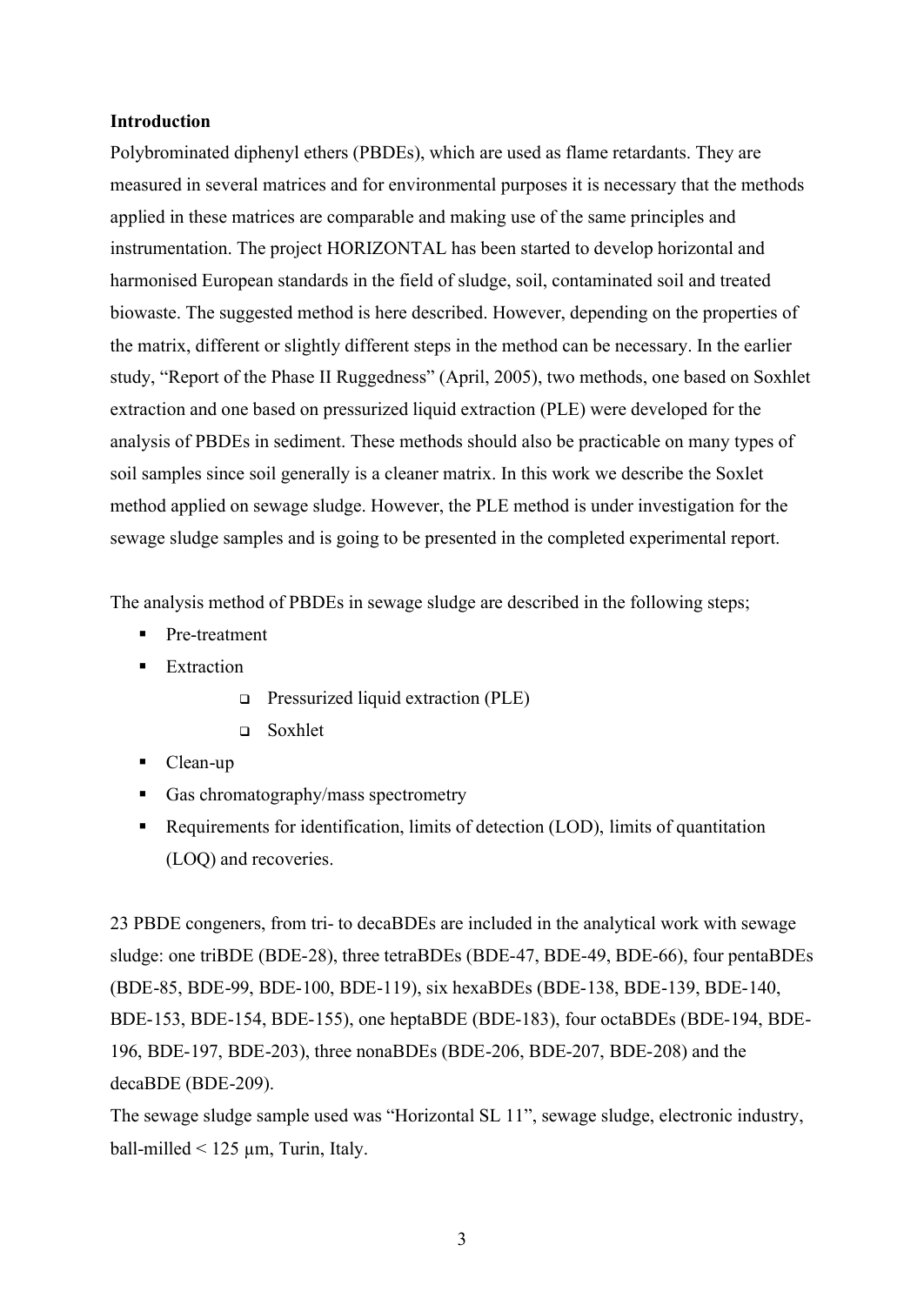#### **Pre-treatment**

Samples are transferred to the laboratory at a temperature of 4ºC, and then frozen at -20ºC before being frozen dried. The lyophilised samples are ground and homogenized by sieving through a stainless steel 2-mm sieve, and stored in sealed containers at -20ºC until analysis. Before extraction, surrogate standard are added to 0.5 g or 1.0 g of dry weight sample. Samples were spiked with 15 ng of the tri- to heptaBDEs and 30 ng of the octa- to decaBDEs. Spiked samples are kept over night to equilibrate.

## **Extraction**

#### *Soxhlet extraction*

Soxhlet extraction is accomplished in cellulose thimbles containing 0.5 g or 1.0 g of sewage sludge. To remove sulfur interference 1.0 g and 2.0 g of copper are added to sewage sludge 0.5 g and 1.0 g, respectively. Triplicate extractions are done on both blanks and spiked samples using 100 mL of a mixture of hexane:dichloromethane (1:1) for 24 h. After extraction, the extracts and the rinses of the Soxhlet are combined and then subjected to the clean-up procedure.

#### *Pressurized liquid extraction (PLE)*

PLE are carried out using a fully automated ASE 200 system (Dionex, Sunnyvale, CA, USA). For the sewage sludge samples, cooper is selected as sorbent in the extraction cell. The final optimised method is as follows: a 22 mL extraction cell is loaded by inserting two cellulose filters into the cell outlet and spiked samples of 0.5 g and 1 g of sewage sludge are ground with cooper (1:2). The mixture is loaded into the extraction cell on top and the dead volume is filled with Hydromatrix, and the cell is sealed with the top cell cap. The extraction cell is filled with hexane:dichloromethane (1:1) mixture until the pressure reached 1500 psi, and heated to 100°C. After an oven heat-up time of 5 min under these conditions, two static extractions of 10 min. at constant pressure and temperature are developed. After this static period, fresh solvent is introduced to flush the lines and cell, and the extract is collected in the vial. The flush volume amounted to 100% of the extraction cell. The extraction is cycled twice. The volume of the resulting extract is about 35 mL. The extracts are then subjected to the clean-up procedure.

4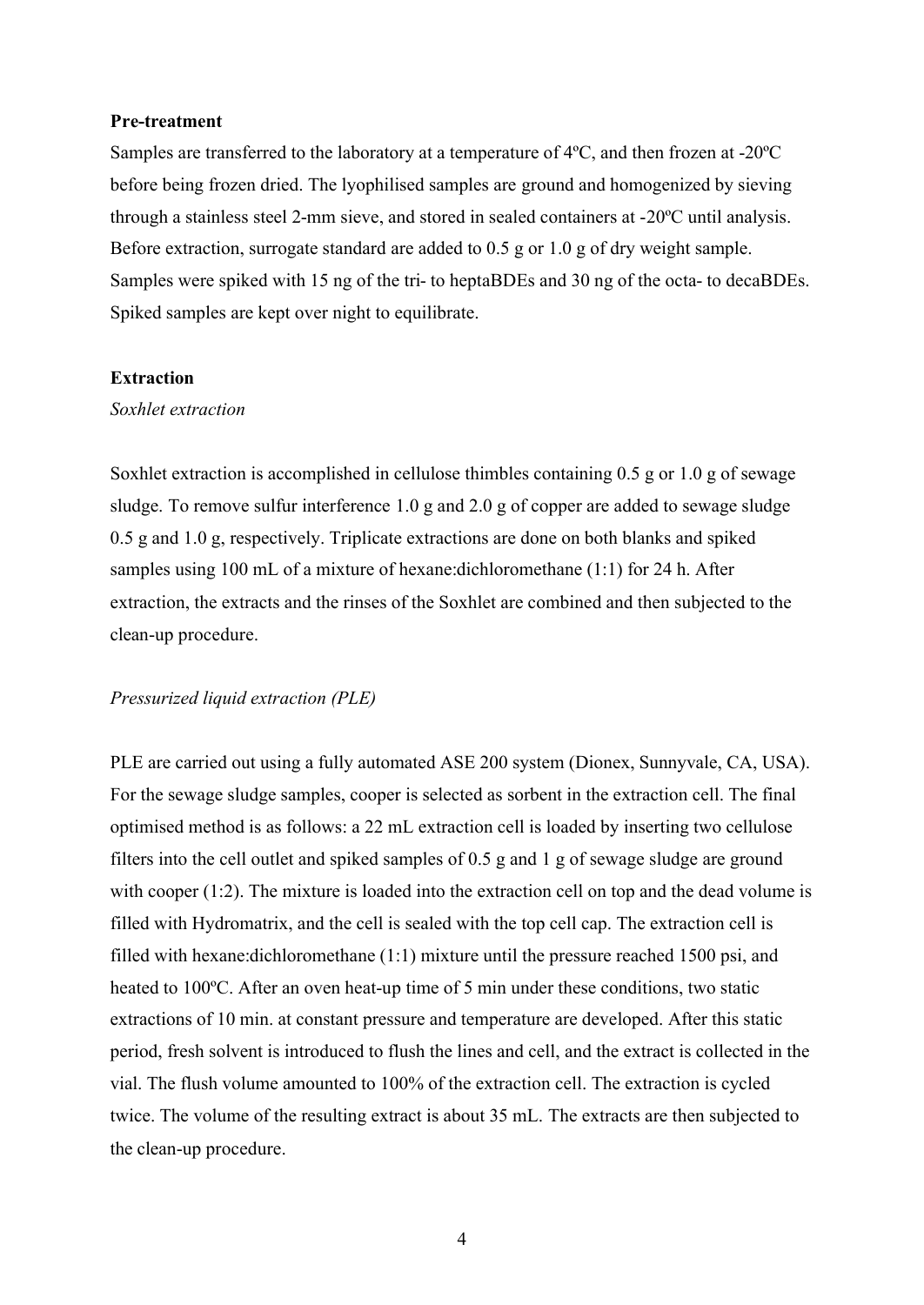#### **Clean-up**

After extraction with Soxhlet and PLE, crude extracts are subjected to purification steps. Both 0.5 g and 1.0 g sewage sludge samples extracts were treated with concentrated sulfuric acid (2  $\times$  25 mL) and subsequently purified with two and five grams of alumina cartridges (Table 1). The conditioning parameters, sample loading volume and elution parameters were optimised. Solid-phase extraction (SPE) cartridges are conditioned with 20 mL hexane. The sample volume loaded are  $\sim 1$  mL, and the elution step is performed with 30 mL hexane:dichloromethane (1:2). Samples are finally concentrated to incipient dryness and redissolved in isooctane (50  $\mu$ L) containing the recovery standards PCB-209, 15 ng and 4'chloro-2,2',3,3',4,5,5',6,6'-nonabromodiphenyl ether (Cl-BDE-208), 30 ng, prior to the analysis by GC-NCI-MS.

# **Gas chromatography-mass spectrometry**

GC-NCI-MS analyses are performed on a gas chromatograph Agilent 6890 connected to a mass spectrometer Agilent 5973 Network (Agilent). A HP-5MS (30 m  $\times$  0.25 mm i.d., 0.25 µm film thickness) containing 5% phenyl methyl siloxane (model HP 19091S-433) capillary column is used for the determination of congeners from of tri- to heptaBDEs. The temperature program is from 110ºC (hold for 1 min) to 180ºC (hold for 1 min.) at 8ºC/min., then from 180ºC to 240ºC (hold for 5 min) at 2ºC/min., and then from 240ºC to 265ºC (hold for 6 min) at 2ºC/min., using the splitless injection mode during 1 min. The operating conditions are as follow: ion source temperature = 250ºC, ammonia as chemical ionisation moderating gas at an ion source pressure of 1.9 10<sup>-4</sup> torr. The injection volume was 2  $\mu$ L, injector temperature = 275ºC and the interface temperature = 250ºC. The experiments are carried out monitoring the two most abundant isotope peaks from the mass spectra corresponding to  $m/z = 79$  and 81  $([Br])$ .

For octa- to decaBDEs, a DB-5MS (15 m  $\times$  0.25 mm i.d., 0.10 µm film thickness) containing 5% phenyl methyl siloxane capillary column is used with helium as the carrier gas at 6 psi. The temperature program are from 140ºC (hold for 2 min.) to 325ºC (hold for 10 min.) at 10ºC/min., using the splitless injection mode during 1 min. The interface temperature was set at 270ºC on these 15 m colounm.

# **Requirements for identification, limits of detectation and recoveries**

Confirmation criteria for the detection and quantification of PBDEs should include the following: (i) retention time for all m/z monitored for a given analyte should maximize

5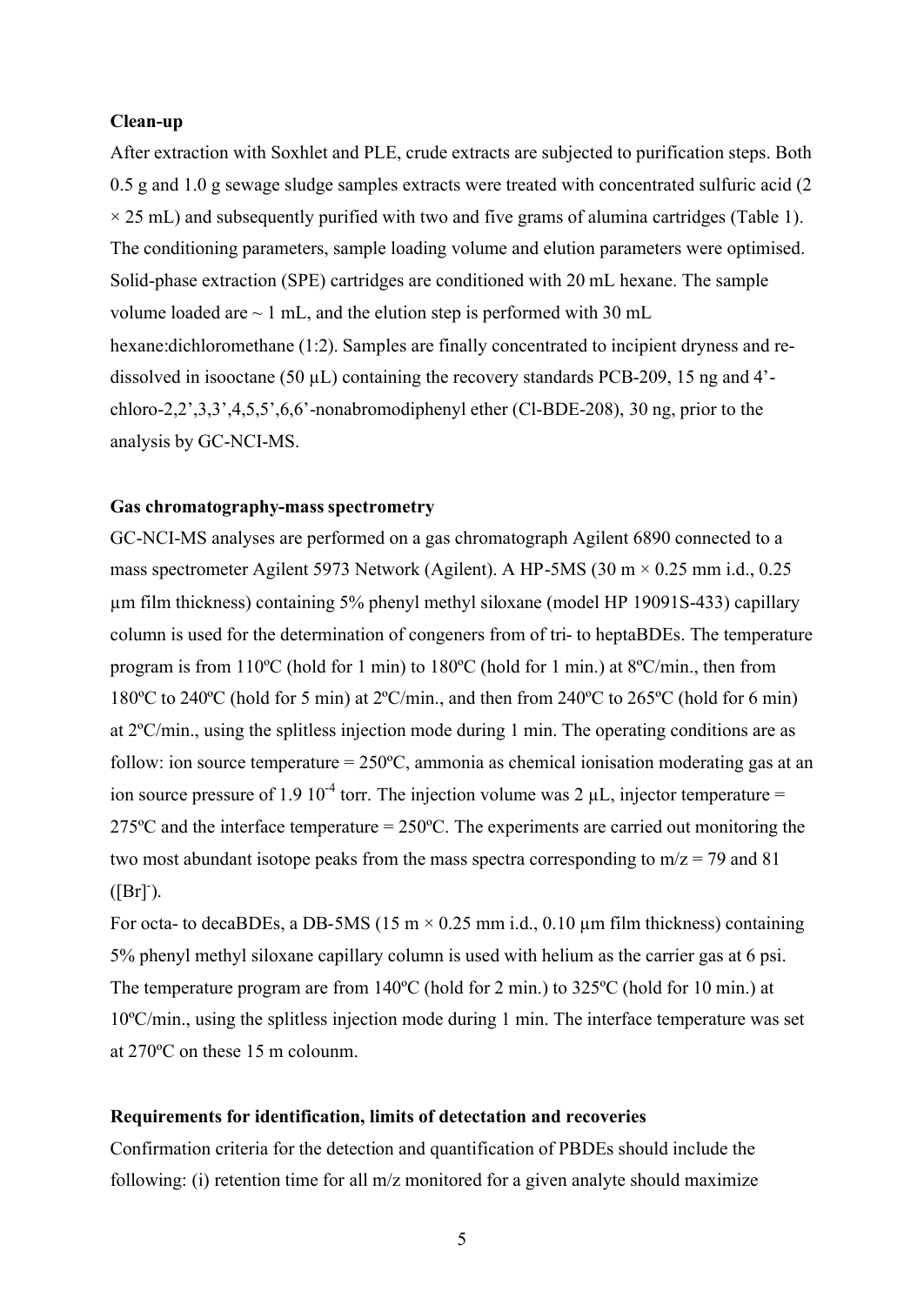simultaneously  $\pm 1$  s, with signal to noise ratio  $\geq 3$  for each; (ii) the ratio between the two monitored ions should be within 15% of the theoretical. Quantification of tri- to hepta-BDEs are carried out by internal standard procedure with the PCB-209 as internal standard, whereas octa- to decaBDEs are quantified using the external standard method and Cl-BDE-208 as internal standard in the sewage sludge samples.

The recoveries of tri- to nonaBDEs of the sewage sludge samples using Soxhlet extraction ranged from 59-84% when 0.5 g sample and a 2 g alumina column were employed, 62-93% when 0.5 g sample and a 5 g alumina column were employed, 60-98% when 1.0 g sample and a 2 g alumina column were employed and 59-84% when 1.0 g sample and a 5 g alumina column were employed (Table 3). In these analyses, recoveries of BDE-209 ranged from 198- 208%. Consequently, further measurements on the recoveries of BDE-209 are going to be preformed.

So far, the recoveries of tri- to heptaBDEs of the sewage sludge samples using PLE extraction need to be done. The recoveries for the octa- and nonaBDEs ranged from 70-98% when 0.5 g sample and a 2 g alumina column were employed and 62-89% when 0.5 g sample and a 5 g alumina column were employed. For BDE-209, recoveries of 172-178% were obtained in the latter analyses. Also here, further measurements on the recoveries of BDE-209 are going to be preformed.

Of the four different Soxhlet methods presented in Table 1, best recovery results of the analysis of the sewage sludge, were obtained starting with 1 g of sample and the use of five grams of alumina cartridges (Table 1). Ranges of limits of detection (LOD) and limits of quantitation (LOQ) of tri- to decaBDEs in sewage sludge obtained with the best Soxhlet method is shown in Table 2 and LOD as well as LOQ of some common PBDE congeners are shown in Table 3.

6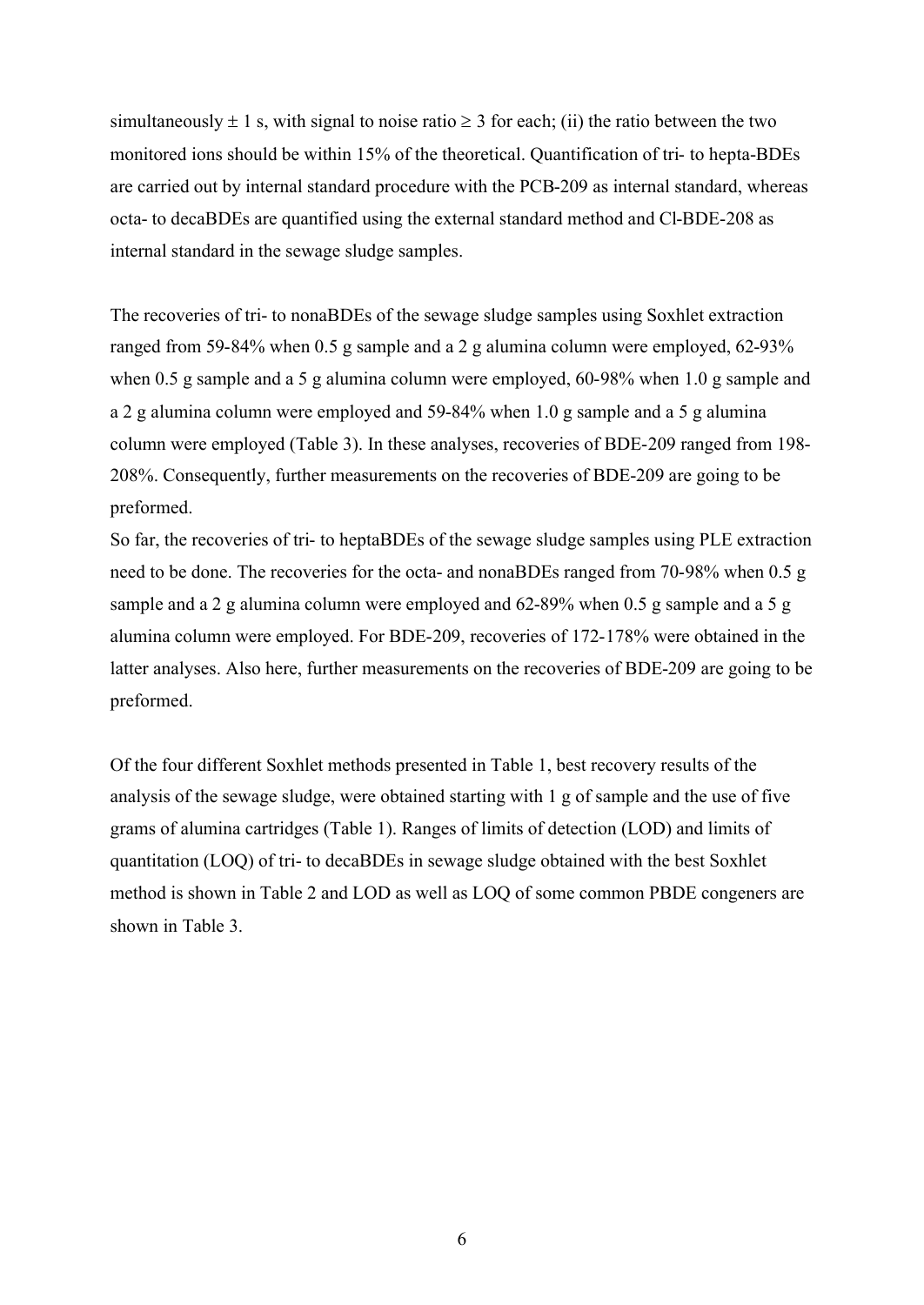|                 | Soxhlet mean recovery (%RSD)   |             |                        |                        |  |  |
|-----------------|--------------------------------|-------------|------------------------|------------------------|--|--|
|                 | $0.5$ g sample<br>1.0 g sample |             |                        |                        |  |  |
|                 | alumina                        |             | alumina                |                        |  |  |
|                 | $2 g (n=3)$                    | 5 g $(n=2)$ | $\overline{2}$ g (n=3) | $\overline{5}$ g (n=3) |  |  |
| triBDE          |                                |             |                        |                        |  |  |
| <b>BDE-28</b>   | 61(8)                          | 78 (12)     | 78 (5)                 | 94(7)                  |  |  |
| tetraBDEs       |                                |             |                        |                        |  |  |
| <b>BDE-47</b>   | 69(8)                          | 82(7)       | 86(7)                  | 92(3)                  |  |  |
| <b>BDE-49</b>   | 68(8)                          | 80(7)       | 85(7)                  | 91(3)                  |  |  |
| <b>BDE-66</b>   | 71(9)                          | 86(7)       | 91(7)                  | 98(3)                  |  |  |
| pentaBDEs       |                                |             |                        |                        |  |  |
| <b>BDE-85</b>   | 77(7)                          | 91(7)       | 98 (5)                 | 105(5)                 |  |  |
| <b>BDE-99</b>   | 72(5)                          | 82(7)       | 83 (6)                 | 92(5)                  |  |  |
| <b>BDE-100</b>  | 71(5)                          | 79(7)       | 82(6)                  | 88(5)                  |  |  |
| <b>BDE-119</b>  | 74 (6)                         | 82(8)       | 86 (6)                 | 92(5)                  |  |  |
| hexaBDEs        |                                |             |                        |                        |  |  |
| <b>BDE-138</b>  | 82 (10)                        | 93 (9)      | 93 (6)                 | 103(6)                 |  |  |
| <b>BDE-139</b>  | 81 (8)                         | 90(8)       | 91(6)                  | 99(5)                  |  |  |
| <b>BDE-140</b>  | 84 (7)                         | 92(8)       | 91(6)                  | 101(6)                 |  |  |
| <b>BDE-153</b>  | 73(7)                          | 82 (9)      | 82(8)                  | 91(4)                  |  |  |
| <b>BDE-154</b>  | 80(6)                          | 88 (6)      | 91(7)                  | 100(5)                 |  |  |
| <b>BDE-155</b>  | 73 (6)                         | 78 (5)      | 75(7)                  | 80(4)                  |  |  |
| heptaBDE        |                                |             |                        |                        |  |  |
| <b>BDE-183</b>  | 77(9)                          | 93(5)       | 86 (6)                 | 94 (5)                 |  |  |
| <i>octaBDEs</i> |                                |             |                        |                        |  |  |
| <b>BDE-194</b>  | 84 (8)                         | 89(3)       | 79 (9)                 | 80(3)                  |  |  |
| <b>BDE-196</b>  | 59(9)                          | 65(3)       | 59 (9)                 | 62(6)                  |  |  |
| <b>BDE-197</b>  | 79 (12)                        | 86(5)       | 72(5)                  | 75(3)                  |  |  |
| <b>BDE-203</b>  | 74 (7)                         | 65(1)       | 72 (9)                 | 61 $(9)$               |  |  |
| nonaBDEs        |                                |             |                        |                        |  |  |
| <b>BDE-206</b>  | 59 $(7)$                       | 62(2)       | 60(8)                  | 62(4)                  |  |  |
| <b>BDE-207</b>  | 74(5)                          | 81(3)       | 75(7)                  | 76(2)                  |  |  |
| <b>BDE-208</b>  | 77(6)                          | 85(4)       | 77(6)                  | 79 (0)                 |  |  |
| decaBDE         |                                |             |                        |                        |  |  |
| <b>BDE-209</b>  | 203(7)                         | 198(3)      | 208(8)                 | 203(9)                 |  |  |

**Table 1.** PBDE recoveries in sewage sludge, obtained using the Soxhlet-SPE method.